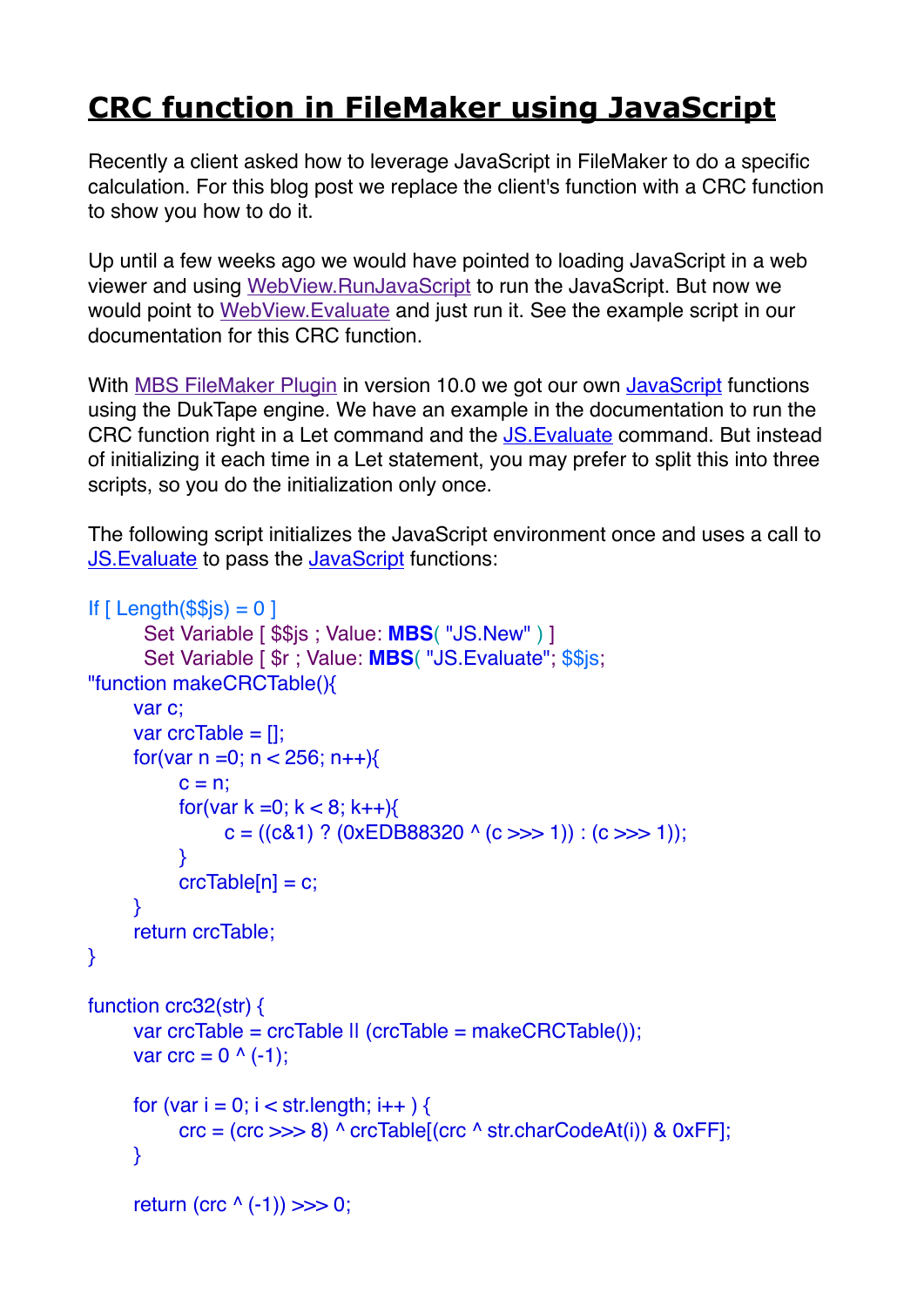## };") ] End If

As you see we store the JavaScript environment in a global \$\$js variable, so we can refer to it everywhere in this file. Instead of letting [JS.Evaluate](https://www.mbsplugins.eu/JSEvaluate.shtml) define the functions, we could alternatively use [JS.AddFunction](https://www.mbsplugins.eu/JSAddFunction.shtml) if you prefer:

```
If [ Length(\$\$\) = 0]Set Variable [ $$js ; Value: MBS( "JS.New" ) ]
       Set Variable [ $r ; Value: MBS( "JS.AddFunction"; $$js; "makeCRCTable"; 
"function makeCRCTable(){
       var c;
      var crcTable = [];
      for(var n = 0; n < 256; n + 1}
           c = n;
           for(var k = 0; k < 8; k++){
                 c = ((c81) ? (0xEDB88320 (c >> 1)) : (c >> 1);
            }
           crcTable[n] = c;
       }
       return crcTable;
}") ]
       Set Variable [ $r ; Value: MBS( "JS.AddFunction"; $$js; "crc32"; "function 
crc32(str) {
      var crcTable = crcTable || (crcTable = makeCRCTable());
      var \text{crc} = 0 \land (-1);
      for (var i = 0; i < str.length; i++) {
           \text{circ} = (\text{circ} \gg > 8) ^ \text{circTable}[(\text{circ} ^ \text{str.} \text{charCodeAt(i)}) & \text{0xFF}];
       }
      return (crc ( -1)) >>> 0;
}") ]
End If
```
Next we have a script to process data and use JS.CallFunction to run our function. This allows us to pass the argument as JSON data and avoid building JavaScript on the fly where wrong escaping could cause a JavaScript injection by an user:

```
If [ Length($s) > 0]Set Variable [ $p ; Value: MBS( "JSON.CreateString"; test::Input) ]
      Set Field [ test::Output ; MBS ( "JS.CallFunction"; $$js; "crc32"; $p ) ]
End If
```